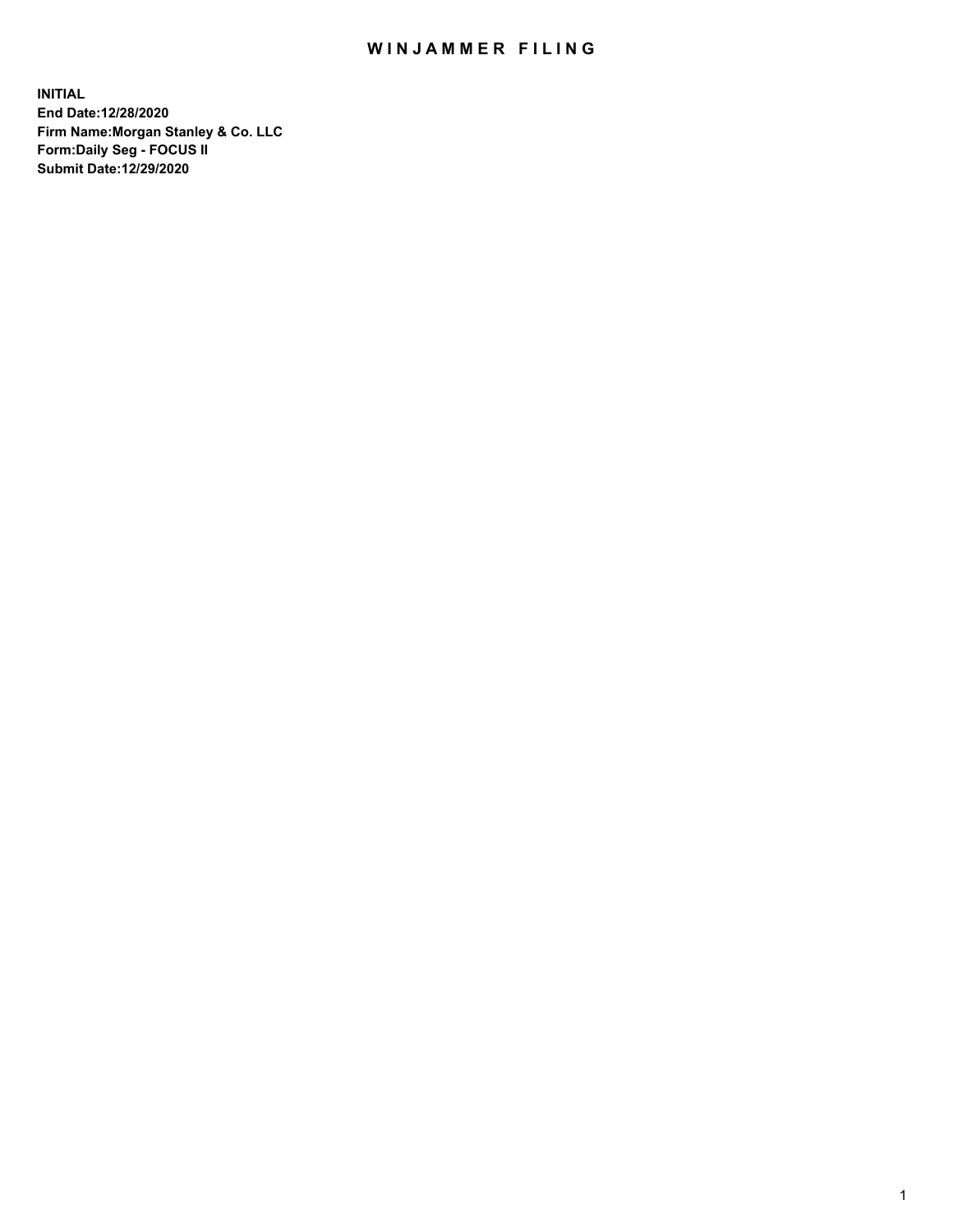**INITIAL End Date:12/28/2020 Firm Name:Morgan Stanley & Co. LLC Form:Daily Seg - FOCUS II Submit Date:12/29/2020 Daily Segregation - Cover Page**

| Name of Company                                                                                                                                                                                                                                                                                                                | Morgan Stanley & Co. LLC                               |
|--------------------------------------------------------------------------------------------------------------------------------------------------------------------------------------------------------------------------------------------------------------------------------------------------------------------------------|--------------------------------------------------------|
| <b>Contact Name</b>                                                                                                                                                                                                                                                                                                            | <b>Ikram Shah</b>                                      |
| <b>Contact Phone Number</b>                                                                                                                                                                                                                                                                                                    | 212-276-0963                                           |
| <b>Contact Email Address</b>                                                                                                                                                                                                                                                                                                   | Ikram.shah@morganstanley.com                           |
| FCM's Customer Segregated Funds Residual Interest Target (choose one):<br>a. Minimum dollar amount: ; or<br>b. Minimum percentage of customer segregated funds required:% ; or<br>c. Dollar amount range between: and; or<br>d. Percentage range of customer segregated funds required between:% and%.                         | 235,000,000<br><u>0</u><br><u>00</u><br>0 <sub>0</sub> |
| FCM's Customer Secured Amount Funds Residual Interest Target (choose one):<br>a. Minimum dollar amount: ; or<br>b. Minimum percentage of customer secured funds required:% ; or<br>c. Dollar amount range between: and; or<br>d. Percentage range of customer secured funds required between:% and%.                           | 140,000,000<br><u>0</u><br><u>00</u><br>0 <sub>0</sub> |
| FCM's Cleared Swaps Customer Collateral Residual Interest Target (choose one):<br>a. Minimum dollar amount: ; or<br>b. Minimum percentage of cleared swaps customer collateral required:% ; or<br>c. Dollar amount range between: and; or<br>d. Percentage range of cleared swaps customer collateral required between:% and%. | 92,000,000<br><u>0</u><br><u>00</u><br>00              |

Attach supporting documents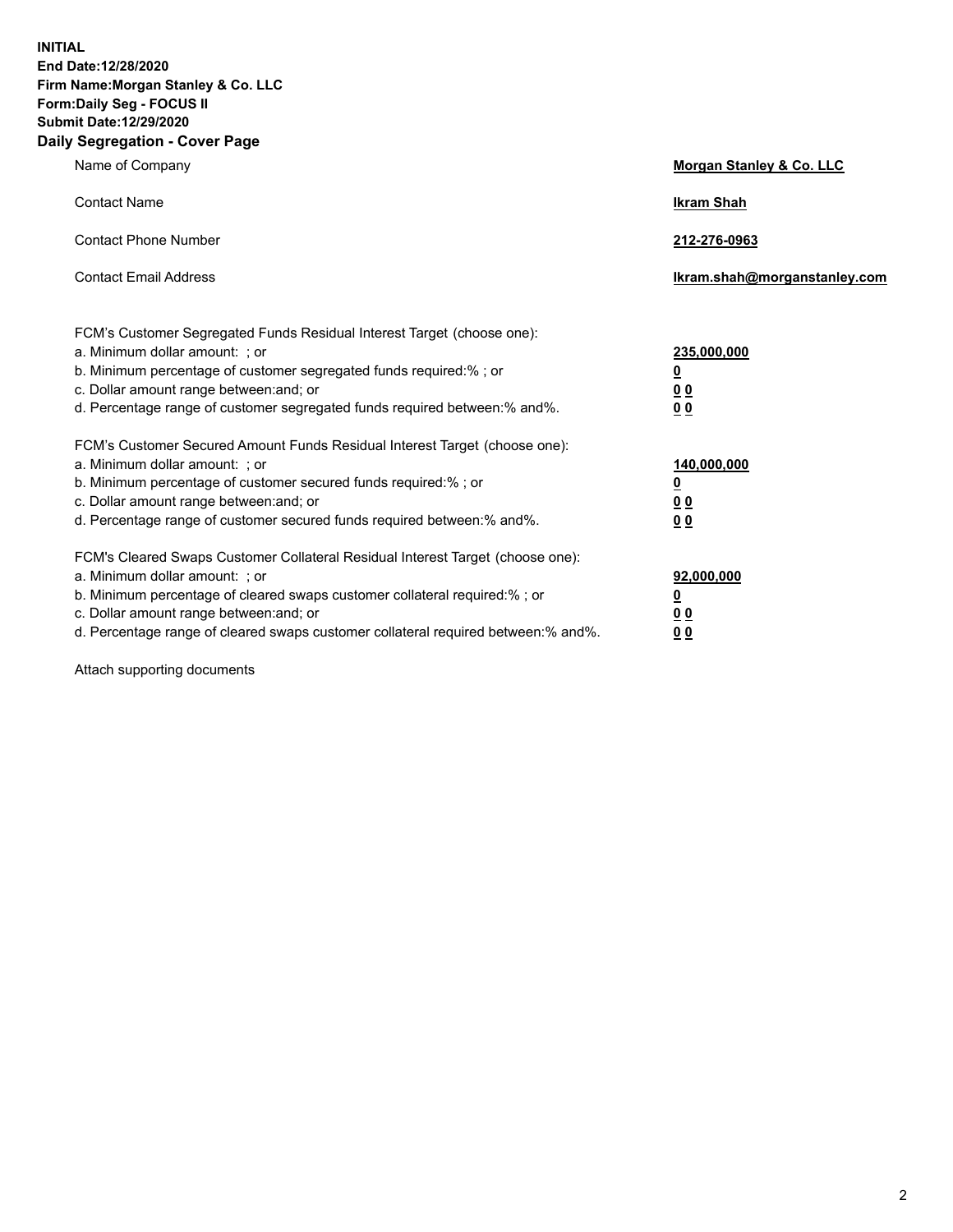## **INITIAL End Date:12/28/2020 Firm Name:Morgan Stanley & Co. LLC Form:Daily Seg - FOCUS II Submit Date:12/29/2020**

## **Daily Segregation - Secured Amounts**

Foreign Futures and Foreign Options Secured Amounts Amount required to be set aside pursuant to law, rule or regulation of a foreign government or a rule of a self-regulatory organization authorized thereunder 1. Net ledger balance - Foreign Futures and Foreign Option Trading - All Customers A. Cash **4,396,355,582** [7315] B. Securities (at market) **2,425,033,050** [7317] 2. Net unrealized profit (loss) in open futures contracts traded on a foreign board of trade **609,358,426** [7325] 3. Exchange traded options a. Market value of open option contracts purchased on a foreign board of trade **21,628,513** [7335] b. Market value of open contracts granted (sold) on a foreign board of trade **-22,636,818** [7337] 4. Net equity (deficit) (add lines 1. 2. and 3.) **7,429,738,753** [7345] 5. Account liquidating to a deficit and account with a debit balances - gross amount **26,673,557** [7351] Less: amount offset by customer owned securities **-26,171,507** [7352] **502,050** [7354] 6. Amount required to be set aside as the secured amount - Net Liquidating Equity Method (add lines 4 and 5) 7. Greater of amount required to be set aside pursuant to foreign jurisdiction (above) or line 6. FUNDS DEPOSITED IN SEPARATE REGULATION 30.7 ACCOUNTS 1. Cash in banks A. Banks located in the United States **829,270,862** [7500] B. Other banks qualified under Regulation 30.7 **679,045,775** [7520] **1,508,316,637** 2. Securities A. In safekeeping with banks located in the United States **235,948,650** [7540] B. In safekeeping with other banks qualified under Regulation 30.7 **22,773,333** [7560] **258,721,983** 3. Equities with registered futures commission merchants A. Cash **22,299,434** [7580] B. Securities **0** [7590] C. Unrealized gain (loss) on open futures contracts **418,764** [7600] D. Value of long option contracts **0** [7610] E. Value of short option contracts **0** [7615] **22,718,198** [7620] 4. Amounts held by clearing organizations of foreign boards of trade A. Cash **0** [7640] B. Securities **0** [7650] C. Amount due to (from) clearing organization - daily variation **0** [7660] D. Value of long option contracts **0** [7670] E. Value of short option contracts **0** [7675] **0** [7680] 5. Amounts held by members of foreign boards of trade A. Cash **3,082,244,390** [7700] B. Securities **2,166,311,067** [7710] C. Unrealized gain (loss) on open futures contracts **608,939,662** [7720] D. Value of long option contracts **21,628,513** [7730] E. Value of short option contracts **-22,636,818** [7735] **5,856,486,814** 6. Amounts with other depositories designated by a foreign board of trade **0** [7760] 7. Segregated funds on hand **0** [7765] 8. Total funds in separate section 30.7 accounts **7,646,243,632** [7770] 9. Excess (deficiency) Set Aside for Secured Amount (subtract line 7 Secured Statement Page 1 from Line 8)

- 10. Management Target Amount for Excess funds in separate section 30.7 accounts **140,000,000** [7780]
- 11. Excess (deficiency) funds in separate 30.7 accounts over (under) Management Target **76,002,829** [7785]

**0** [7305]

**7,430,240,803** [7355]

## **7,430,240,803** [7360]

[7530]

[7570]

[7740] **216,002,829** [7380]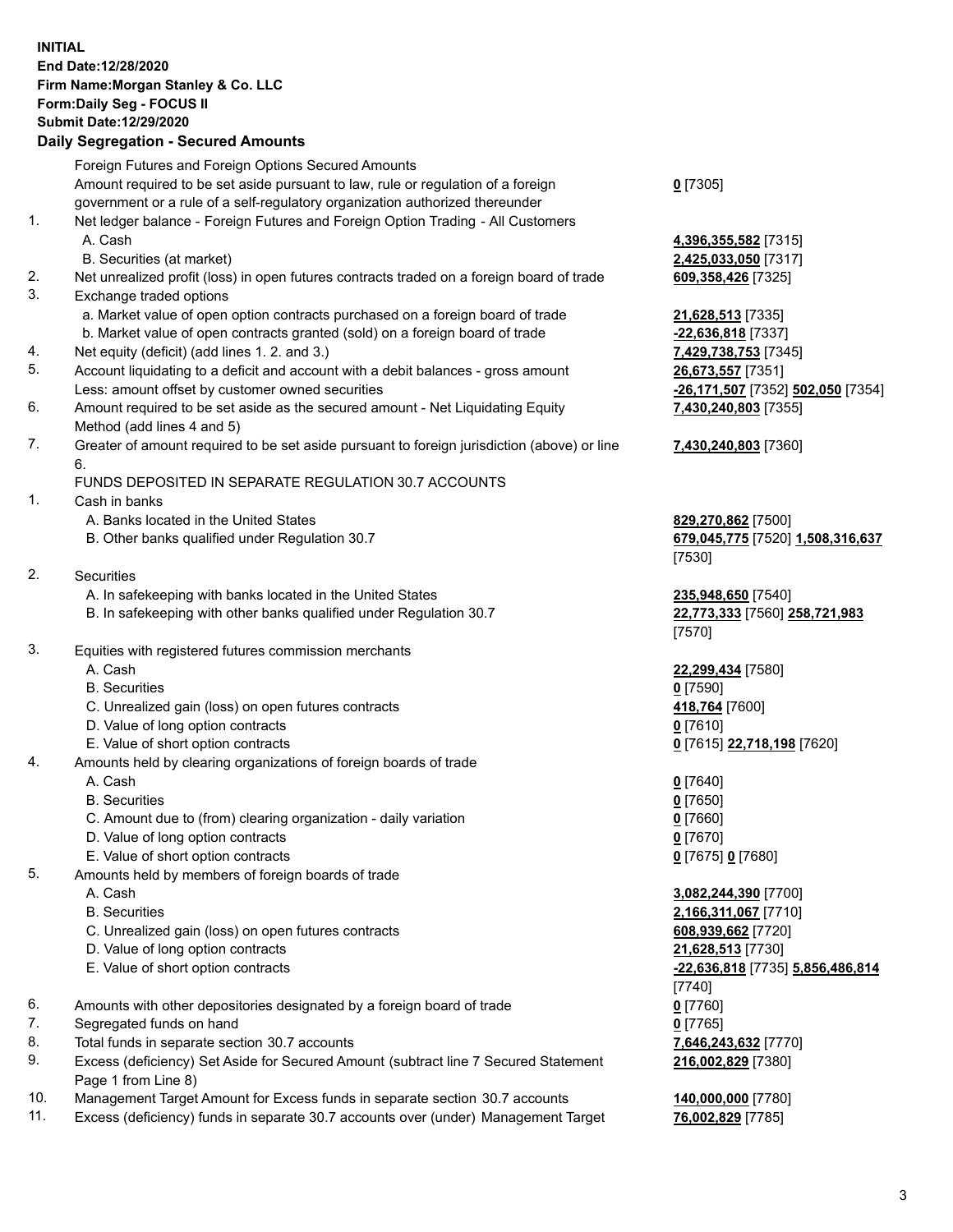|     | <b>INITIAL</b><br>End Date:12/28/2020<br>Firm Name: Morgan Stanley & Co. LLC<br>Form: Daily Seg - FOCUS II |                                   |
|-----|------------------------------------------------------------------------------------------------------------|-----------------------------------|
|     | Submit Date:12/29/2020                                                                                     |                                   |
|     | Daily Segregation - Segregation Statement                                                                  |                                   |
|     | SEGREGATION REQUIREMENTS(Section 4d(2) of the CEAct)                                                       |                                   |
| 1.  | Net ledger balance                                                                                         |                                   |
|     | A. Cash                                                                                                    | 15,658,245,078 [7010]             |
|     | B. Securities (at market)                                                                                  | 8,208,194,058 [7020]              |
| 2.  | Net unrealized profit (loss) in open futures contracts traded on a contract market                         | 1,840,603,142 [7030]              |
| 3.  | Exchange traded options                                                                                    |                                   |
|     | A. Add market value of open option contracts purchased on a contract market                                | 467,861,927 [7032]                |
|     | B. Deduct market value of open option contracts granted (sold) on a contract market                        | -378,797,048 [7033]               |
| 4.  | Net equity (deficit) (add lines 1, 2 and 3)                                                                | 25,796,107,157 [7040]             |
| 5.  | Accounts liquidating to a deficit and accounts with                                                        |                                   |
|     | debit balances - gross amount                                                                              | 163,907,156 [7045]                |
|     | Less: amount offset by customer securities                                                                 | -163,812,075 [7047] 95,081 [7050] |
| 6.  | Amount required to be segregated (add lines 4 and 5)                                                       | 25,796,202,238 [7060]             |
|     | FUNDS IN SEGREGATED ACCOUNTS                                                                               |                                   |
| 7.  | Deposited in segregated funds bank accounts                                                                |                                   |
|     | A. Cash                                                                                                    | 4,888,311,687 [7070]              |
|     | B. Securities representing investments of customers' funds (at market)                                     | $0$ [7080]                        |
|     | C. Securities held for particular customers or option customers in lieu of cash (at                        | 914,539,657 [7090]                |
|     | market)                                                                                                    |                                   |
| 8.  | Margins on deposit with derivatives clearing organizations of contract markets                             |                                   |
|     | A. Cash                                                                                                    | 12,808,753,080 [7100]             |
|     | B. Securities representing investments of customers' funds (at market)                                     | $0$ [7110]                        |
|     | C. Securities held for particular customers or option customers in lieu of cash (at<br>market)             | 7,293,654,401 [7120]              |
| 9.  | Net settlement from (to) derivatives clearing organizations of contract markets                            | 182,246,246 [7130]                |
| 10. | Exchange traded options                                                                                    |                                   |
|     | A. Value of open long option contracts                                                                     | 467,861,927 [7132]                |
|     | B. Value of open short option contracts                                                                    | -378,797,048 [7133]               |
| 11. | Net equities with other FCMs                                                                               |                                   |
|     | A. Net liquidating equity                                                                                  | 7,462,409 [7140]                  |
|     | B. Securities representing investments of customers' funds (at market)                                     | $0$ [7160]                        |
|     | C. Securities held for particular customers or option customers in lieu of cash (at                        | $0$ [7170]                        |
|     | market)                                                                                                    |                                   |
| 12. | Segregated funds on hand                                                                                   | $0$ [7150]                        |
| 13. | Total amount in segregation (add lines 7 through 12)                                                       | 26,184,032,359 [7180]             |
| 14. | Excess (deficiency) funds in segregation (subtract line 6 from line 13)                                    | 387,830,121 [7190]                |
| 15. | Management Target Amount for Excess funds in segregation                                                   | 235,000,000 [7194]                |
| 16. | Excess (deficiency) funds in segregation over (under) Management Target Amount                             | 152,830,121 [7198]                |

16. Excess (deficiency) funds in segregation over (under) Management Target Amount Excess

4